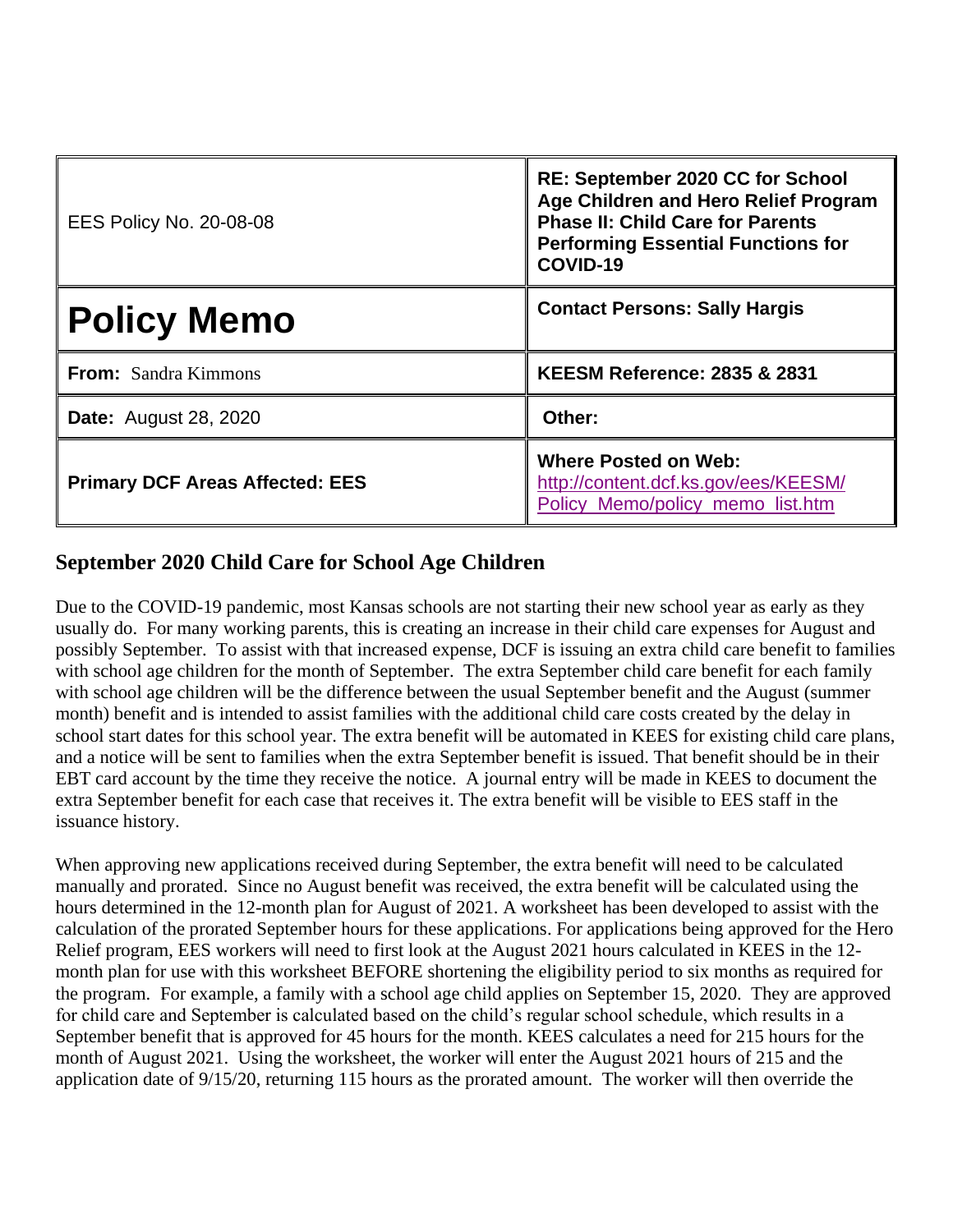September hours on the Child Care Plan (not the Family Plan) using 115 to authorize the benefit for the family.

For applications that were received in August but not processed prior to the extra benefit being issued in KEES, the extra benefit will not be automatically issued by the system. When approving these applications, EES staff will need to set up the 12-month eligibility period and override the September 2020 hours using the hours that KEES has calculated for July 2021.

Because KEES is using the August 2020 benefit issued to calculate the extra September benefit, families with school age children who applied and were approved for a pro-rated benefit in August 2020 will need to have their cases reviewed to determine an additional benefit amount to be issued to bring the total September benefit amount for each school age child up to the amount that would have been received in August if the benefit had not been prorated. A cleanup report will be generated for this purpose and worked by the Foster Care Child Care unit.

## **Child Care Assistance for School Age Children during Virtual Learning Times**

Families receiving Child Care Assistance will already receive additional benefits in September, as described above. For months after September, families may receive additional hours, if needed, to cover the time that the child is doing virtual learning with an instructor who is not the child care provider. Some children may be attending the child care provider full time and others may be on a hybrid schedule and only be with the child care provider some days during the week. Child Care Assistance is not provided for the hours of regular school operation for children who are home schooled. A form has been developed to assist families in reporting extra hours of child care needed and will be made available through many child care providers as well as the Kansas Quality Network website. That form may be found at the following link:

[http://www.dcf.ks.gov/COVID19/Documents/Child\\_2020\\_School\\_Schedule\\_Form.pdf](http://www.dcf.ks.gov/COVID19/Documents/Child_2020_School_Schedule_Form.pdf)

Families may also report extra hours needed through the SSP or other normal reporting options. EES will use the client's statement related to their child's school schedule and will only verify it if questionable. If a family reports a need for increased hours of care for a school age child that is related to COVID-19 pandemic school schedule changes, the change will be made effective with the month it is reported an must be logged as a COVID-19 related change.

## **Hero Relief Program Phase II**

Effective September 1, 2020, the Hero Relief Program outlined in Policy Memo No. 20-03-04 is being expanded to include another group of essential workers who may be eligible for child care assistance if they meet the other program eligibility criteria. The new group includes educators and other essential school workers as described below.

This change is being made to assist with the child care expenses of eligible essential school workers who are employed by public or private schools who must now return to work in/for Kansas schools during the continuing COVID-19 pandemic. As with the workers originally listed in EES Policy Memo No. 20-03-04, eligibility for these workers will be determined using the following guidelines:

1. **Eligible Essential Staff.** Due to limited funds, the decision has been made to restrict eligibility to medical professionals, healthcare workers and other essential medical staff in various settings including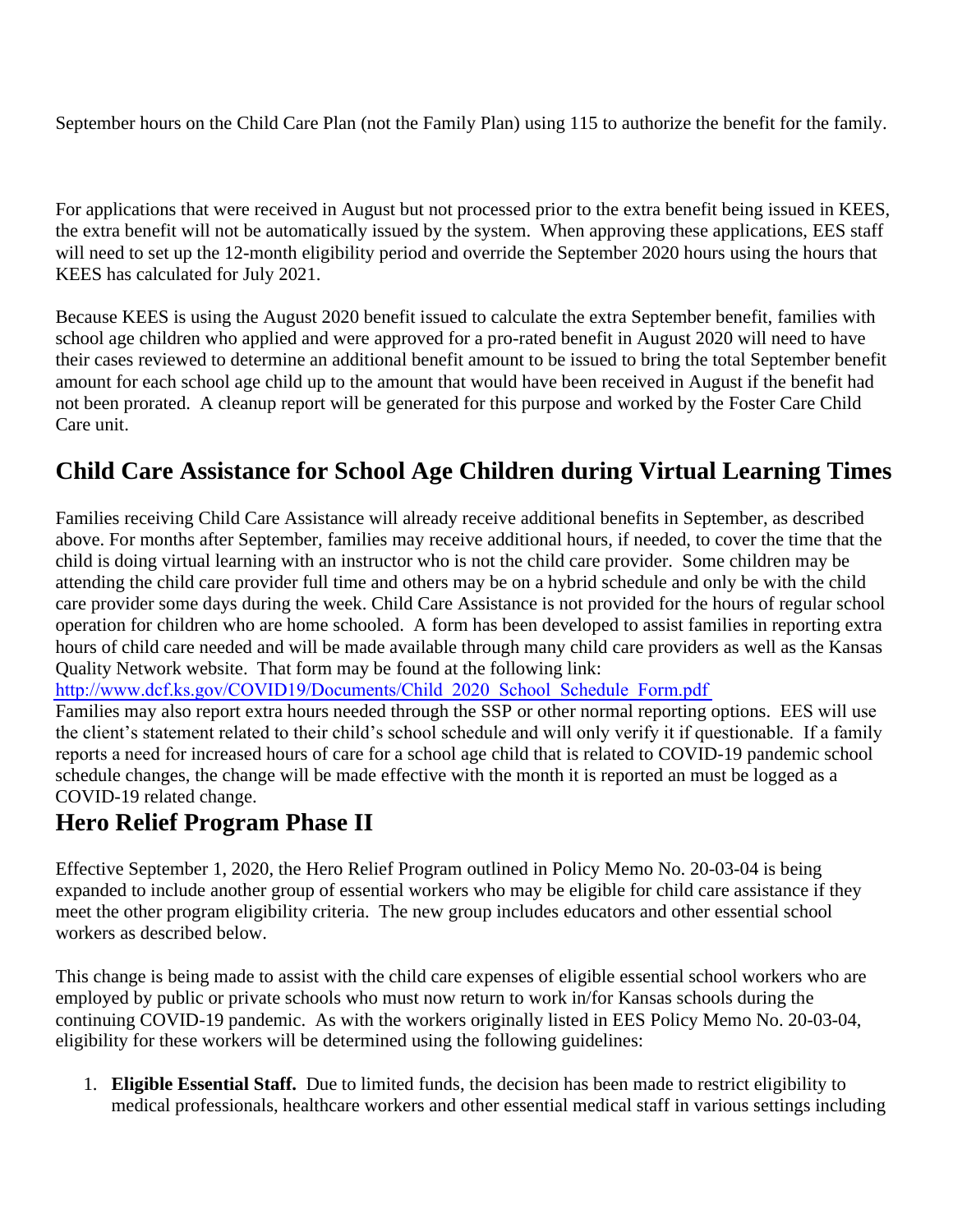hospitals, outpatient services, nursing and other care facilities, first responders, food and agriculture workers, judicial branch (essential services), National Guard, frontline child and adult protection specialists, child care providers caring for children of eligible workers listed, and school workers as described below. Reasonable verification of the parent's employment in one of these settings is required. Minimum work requirements are applicable to this program. See flag instructions below if an application must be denied for failure to meet the minimum work requirements. In a two-adult household, only one must qualify as an essential worker as defined below for the household to qualify for child care through the Hero Relief Program. Normal child care scheduling rules for these households will apply when determining hours of care needed.

- **2. Income Limit.** Due to limited funds, the decision has been made to restrict eligibility to families who have countable income of 250% FPL or less. **This income determination will need to be made off the system using Appendix worksheet W-14.** It is not necessary to enter income in the system.
- **3. Eligibility Period.** These plans will remain open and eligible for 6 months. The review will need shortened to 6 months. If a family who is currently eligible for child care and meets the definition of eligible essential staff contacts the agency and provides verification of their status, their current child care plan will be ended with the current month, and a new Hero Relief Program plan for child care written for 6 months with a social service need reason. The review due month in KEES will need to be changed to match the end of the 6-month period.

All families applying for the Hero Relief Program will use the regular application form ES-3100. There is no place on the application for them to indicate that they are applying for this specific type of child care. EES staff will need to screen each application for child care that they are working on. Based on the place of employment listed and/or employment verifications provided, the prudent person concept will need to be used to make this determination. It may be necessary to contact applicants if EES staff have questions about this. If there are questions, decisions regarding whether or not someone qualifies as an essential worker will be made by the region's EES PA or APA. **Note that the adults in families applying for this assistance must be working.**  However, if they should temporarily stop working after approval, eligibility will continue through the 6-month eligibility period.

As with other child care cases with a social service need, no family share deduction is assigned to these families.

Families who qualify for the Hero Relief Program will not be required to cooperate with Child Support Services. In KEES, EES staff will add the following note to the referral: "CC-COVID" to indicate that the referral should not be processed. In addition, the non-custodial parent must be listed as unknown. If qualified, EES staff will approve the application even if there is an existing non-cooperation penalty that has not been resolved.

If a family who qualifies for the Hero Relief Program is using a provider who is not currently enrolled with DCF and they want to become enrolled, EES staff must note on the referral to provider enrollment that this provider will provide care for a family who qualifies for the Hero Relief Program.

All cases receiving child care through the Hero Relief Program must be flagged in KEES using the "Child Care-COVID-19" flag. The processing date will be the begin date and the end of the 6-month plan will be the end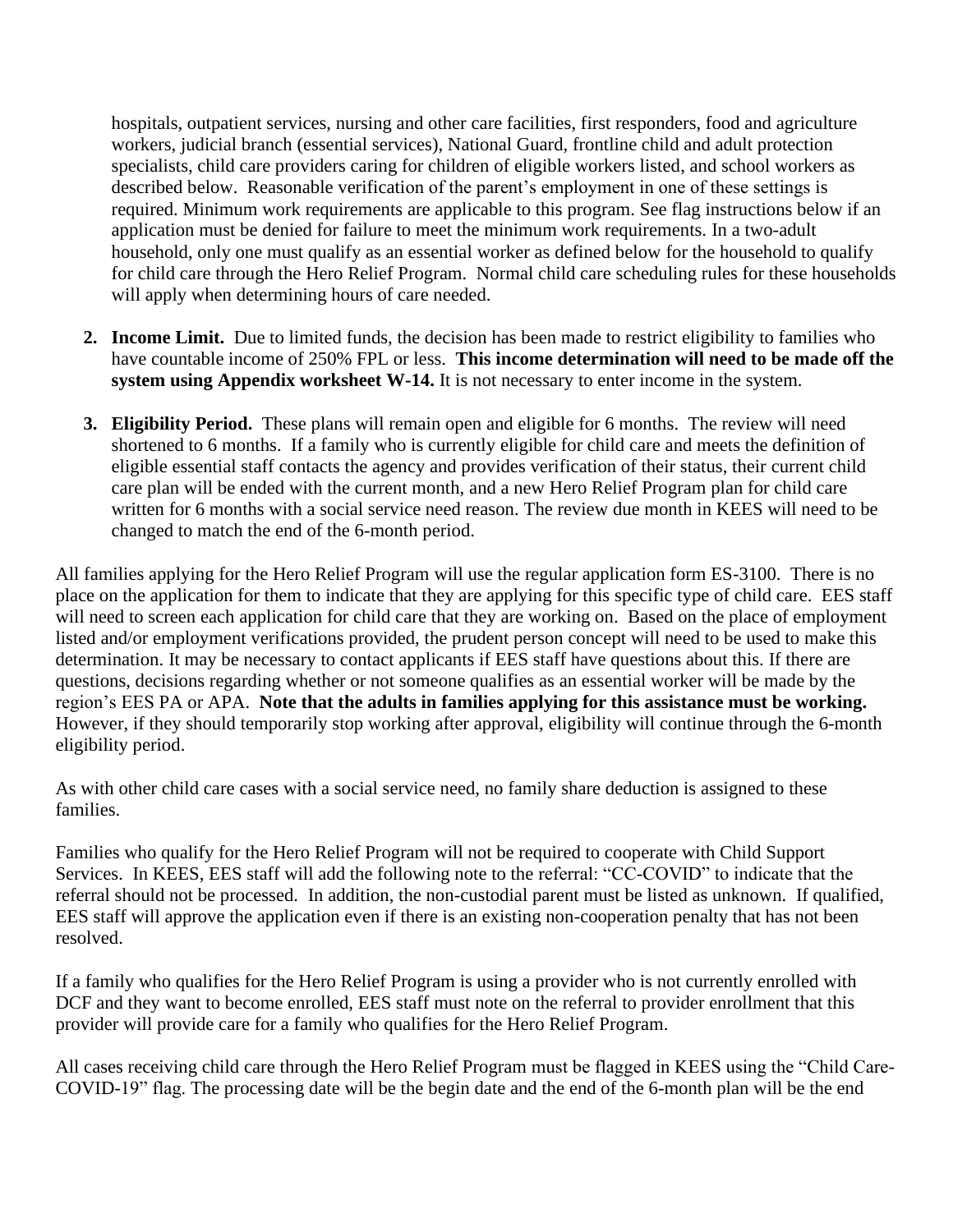date for the flag. This flag must also be used for any case that is denied due to not meeting the 20 hour per week work requirement. The negative action reason "Failed 28 Hr Work Req" will be used to deny the application. The worker will need to append the NOA using the Standard Copy and paste from the KEES user manual at this link: [CC Denial/Discontinuance for Failure to Meet Work Hour Requirements.](http://content.dcf.ks.gov/ees/KEESWebHelp/NonMedical-KEESWebHelp/CC_Denial_Discontinuance_for_Failure_to_Meet_Work_Hour_Requirements.htm)

**The addition of essential school workers to the Hero Relief Program is effective September 1, 2020, and will remain in place until the Kansas COVID-19 Emergency Declaration incident period is end dated and the program ends. DCF staff will be notified when it is end dated. Any open cases receiving assistance through the Hero Relief Program at that time will continue and be reviewed at the end of their 6 month eligibility period to determine whether or not they qualify for regular child care benefits.** 

**For applications from school workers received prior to September 1, 2020 but not yet processed, if the family's countable income is over 185% of FPL but under is less than or equal to 250% of FPL, the application** will be approved with a plan start date of September 1, 2020. It will be necessary to append the approval notice in KEES and use the comment section to advise the family that they were not eligible prior to September 1, 2020 because their income exceeded allowable limits for child care that was available at that time. The Hero Relief Program for essential workers begins on September 1, 2020. For the same situation, if the family's countable income is under 185% of FPL but the application has not yet been processed, the application will be approved back to the date of application using the guidelines for the Hero Relief Program with no family share deduction assigned.

## Examples:

- 1. A family applied for child care on August 27th, and the eligibility worker is processing the application on September 3rd. The family's countable income is 200% of the FPL for their household size, and the parent meets the definition of an essential worker. Since the household did not qualify for regular child care due to excess income, but would qualify for the Hero Relief Program, the application will be approved with a child care plan starting on September 1st, the first day of the new program. The approval notice is appended and a note is added to the comment section to explain the September 1st start date of the child care plan.
- 2. Same scenario as example #1, except that the family's countable income is 150% of the FPL. In this case, the application will be approved with a start date of August 27th.

It is not intended for EES staff to find and rework applications that have already been correctly processed. However, if staff are contacted by a family that applied within 30 days and was correctly denied for excess income at the time of processing, but would qualify for child care through the Hero Relief Program, the family will not be required to reapply. Child care for school workers will be approved beginning with the date of the contact, but no sooner than September 1, 2020. For example, a client applied on August 17th, and on August 20th was correctly denied due to countable income that was 200% of the FPL. On September 10th the client hears about school workers possibly qualifying for the Hero Relief Program and contacts the agency to ask about child care. If qualified, the original application may be used and the application approved effective September 1st. Child care plans will not start before September 1st.

Effective September 1, 2020 essential workers are being defined as follows:

Healthcare workers: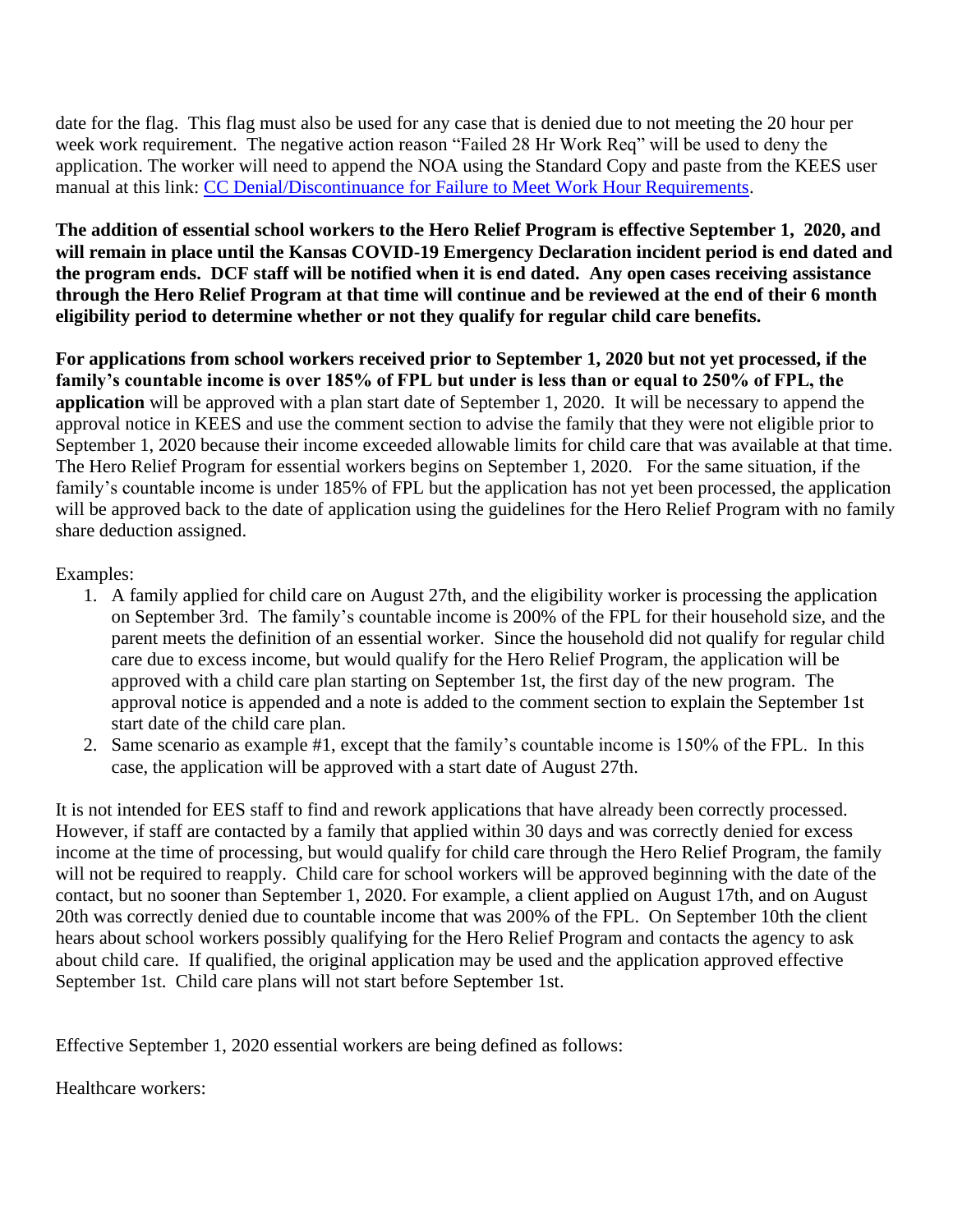- Workers who perform critical clinical research, development, and testing needed for COVID-19 response.
- Healthcare providers and Caregivers including physicians, dentists, psychologists, mid-level practitioners, nurses and assistants, infection control and quality assurance personnel, pharmacists, physical and occupational therapists and assistants, social workers, optometrists, speech pathologists, chiropractors, and diagnostic and therapeutic technicians and technologists.
- Hospital and laboratory personnel (including accounting, administrative, admitting and discharge, engineering, epidemiological, source plasma and blood donation, food service, housekeeping, medical records, information technology and operational technology, nutritionists, sanitarians, respiratory therapists, etc.).
- Workers in other medical and biomedical facilities (including Ambulatory Health and Surgical, Blood Banks, Clinics, Community Mental Health, Comprehensive Outpatient rehabilitation, End Stage Renal Disease, Health Departments, Home Health care, Hospices, Hospitals, Long Term Care, Nursing Care Facilities, Organ Pharmacies, Procurement Organizations, Psychiatric Residential, Rural Health Clinics and Federally Qualified Health Centers, and retail facilities specializing in medical good and supplies).
- Public health / community health workers, including those who compile, model, analyze and communicate public health information.
- Blood and plasma donors and the employees of the organizations that operate and manage related activities.
- Workers who manage health plans, billing, and health information, who cannot practically work remotely.
- Workers who conduct community-based public health functions, conducting epidemiologic surveillance, compiling, analyzing and communicating public health information, who cannot practically work remotely.
- Workers performing information technology and cybersecurity functions at healthcare and public health facilities, who cannot practically work remotely.
- Workers performing security, incident management, and emergency operations functions at or on behalf of healthcare entities including healthcare coalitions, who cannot practically work remotely.
- Pharmacy employees necessary to maintain uninterrupted prescription filling.

First responders:

• Public and private personnel (front line and management) in emergency management, law enforcement, fire and rescue services, emergency medical services, and private security, to include public and private hazardous material responders, air medical service providers (pilots and supporting technicians), corrections, and search and rescue personnel.

Food and agriculture workers:

- Workers supporting groceries, pharmacies, convenience stores, and other retail (including unattended and vending) that sells human food, animal/pet food and pet supply, and beverage products, including retail customer support service and information technology support staff necessary for online orders, pickup and delivery.
- Restaurant carry-out and quick serve food operations, including dark kitchen and food prep centers, and carry-out and delivery food employees.
- Food manufacturer employees and their supplier employees—to include those employed in food ingredient production and processing facilities; livestock, poultry, seafood slaughter facilities; pet and animal feed processing facilities; human food facilities producing by-products for animal food; beverage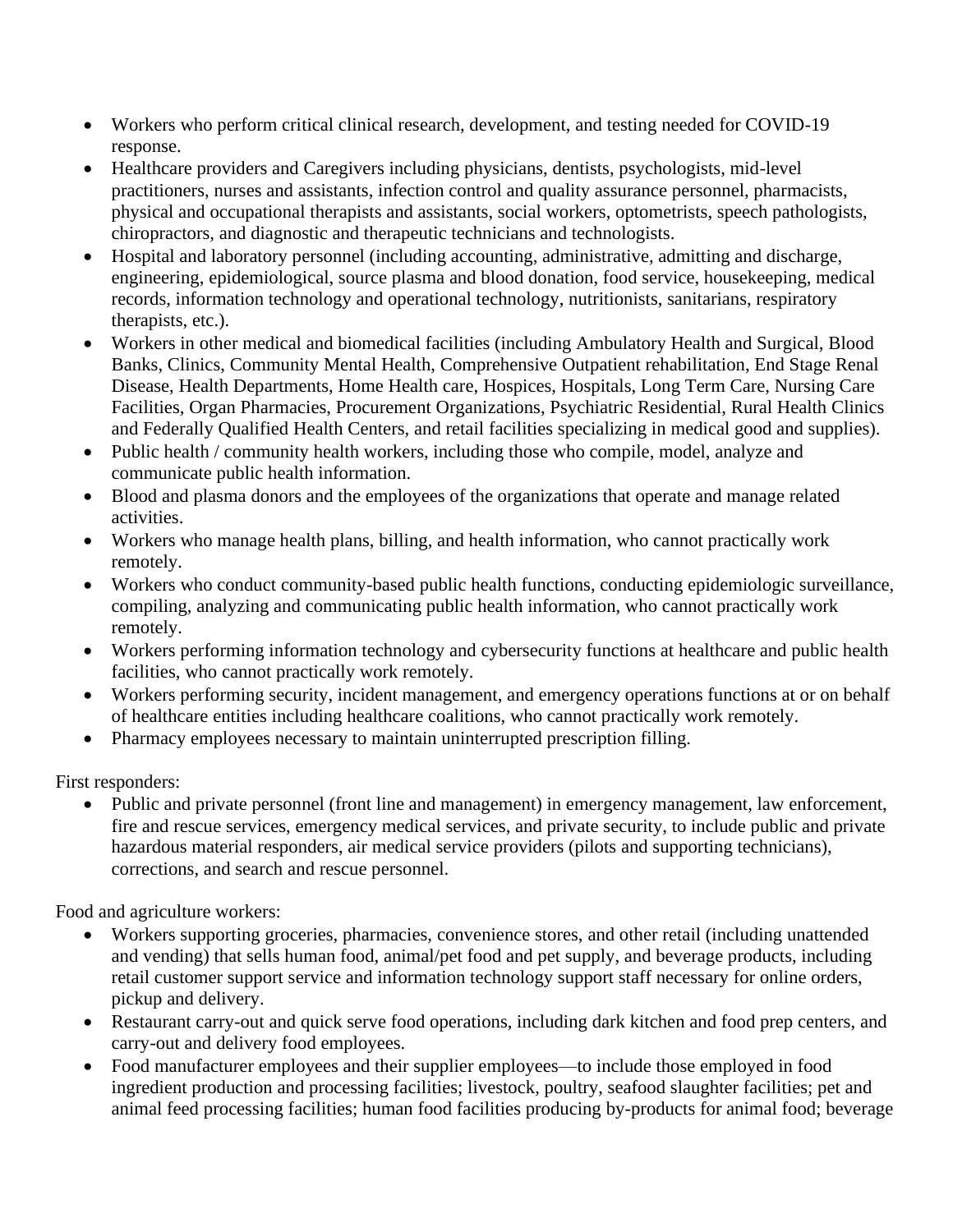production facilities; and the production of food packaging.

- Farmers, farm workers, and agribusiness support services to include those employed in auction and sales: grain and oilseed handling, processing and distribution; animal food, feed, and ingredient production, packaging, and distribution; manufacturing, packaging, and distribution of veterinary drugs; truck delivery and transport; farm and fishery labor needed to produce our food supply domestically and for export.
- Farmers, farm workers, support service workers, and their supplier employees to include those engaged in producing and harvesting field crops; commodity inspection; fuel ethanol facilities; biodiesel and renewable diesel facilities; storage facilities; and other agricultural inputs.
- Employees and firms supporting the distribution of food, feed, and beverage and ingredients used in these products, including warehouse workers, vendor- managed inventory controllers and blockchain managers.
- Workers supporting the sanitation and pest control of all food manufacturing processes and operations from wholesale to retail.
- Employees in cafeterias used to feed employees, particularly employee populations sheltered against COVID-19.
- Workers in animal diagnostic and food testing laboratories in private industries and in institutions of higher education.
- Government, private, and non-governmental organizations' workers essential for food assistance programs (including school lunch programs) and government payments.
- Employees of companies engaged in the production, storage, transport, and distribution of chemicals, medicines, vaccines, and other substances used by the food and agriculture industry, including seeds, pesticides, herbicides, fertilizers, minerals, enrichments, and other agricultural production aids.
- Animal agriculture workers to include those employed in veterinary health (including those involved in supporting emergency veterinary or livestock services); raising of animals for food; animal production operations; livestock markets; slaughter and packing plants, manufacturers, renderers, and associated regulatory and government workforce.
- Transportation supporting animal agricultural industries, including movement of animal medical and reproductive supplies and materials, animal vaccines, animal drugs, feed ingredients, feed, and bedding, live animals, animal by-products, and deceased animals for disposal.
- Workers who support sawmills and the manufacture and distribution of fiber and forest products, including, but not limited to timber, paper, and other wood and fiber products.
- Employees engaged in the manufacture and maintenance of equipment and other infrastructure necessary for agricultural production and distribution.

Judicial branch (essential services):

• Judicial officers and personnel deemed essential by The Office of Judicial Administration to ensure the continued operations of the Kansas court system

National Guard:

- National Guard members that are on orders, to include state active duty, Title 32, or Title 10 orders and members in an Inactive Duty for Training status.
- At the discretion of the Adjutant General, this category also includes full-time staff of the Kansas National Guard or Department of Military Affairs that are necessary for the execution of the National Guard's mission.